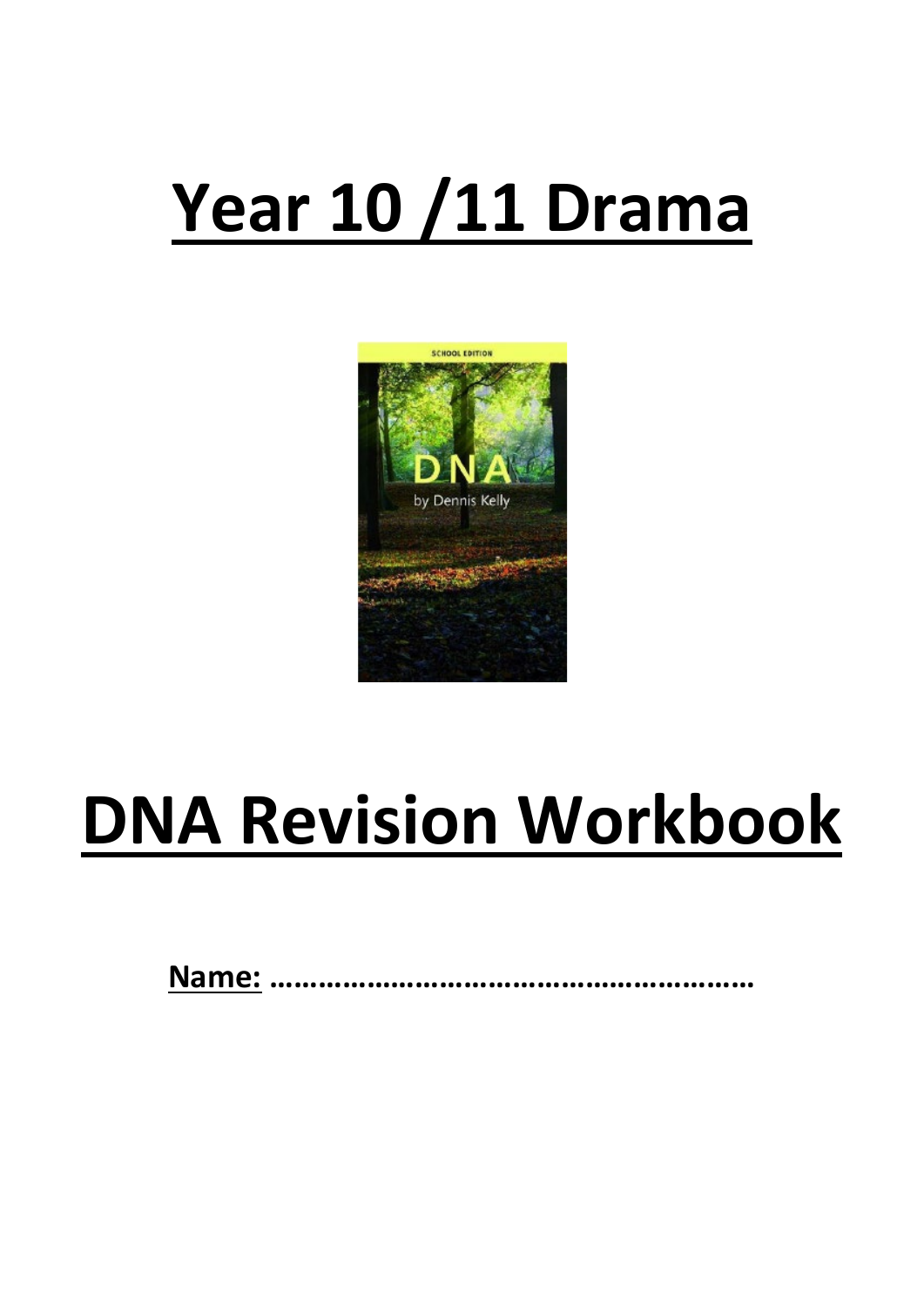# **COMPONENT 3- WRITTEN EXAM**

## **WHAT DOES THE EXAM INVOLVE?**

- The exam is in two sections, **Section A** and **Section B**.
- In **Section A** you write about **one** of **five** set texts. You will write

about **acting, directing** and **design**. Your text is **'DNA'**.

- In **Section B** you evaluate and review a piece of live theatre.
- There are **60 marks** available **45** for **Section A** and **15** for **Section B**.
- The exam is **1 hour 30 mins** and is in **May 2018**.

# **HOW WILL WE PREPARE FOR SECTION A?**

- In **lessons** we will explore the text practically and you will work in groups to stage a particular section.
- There will be some **theory** lessons where we will look closely at certain aspect of the exam paper such as design.
- For **homework** you will complete **weekly** practice exam questions.





- You will answer **four** questions on 'DNA' in the exam.
- The questions will all focus on one **short extract** from the play.

• The questions cover acting, directing, costume, stage type and set design.

• You will need to decide how **you** would stage the play if you were directing it.

• You will study different styles of staging and will have to use key technical vocabulary when explaining your design ideas.

• When writing acting/directing answers you will need to link to **specific quotes** from the extract.

## **TOP TIPS:**

- **READ THE QUESTIONS CAREFULLY!** Make sure you answer **all** aspects of the question.
- **FIND THE CORRECT SCENE!** The exam paper will tell you the scene and the page number. Check this carefully before starting to answer. If you write about the wrong scene you risk getting **no marks**.
- **DETAIL AND EXPLANATION!** In every answer, make sure you write in clear detail and explain your point, linking to the scene.





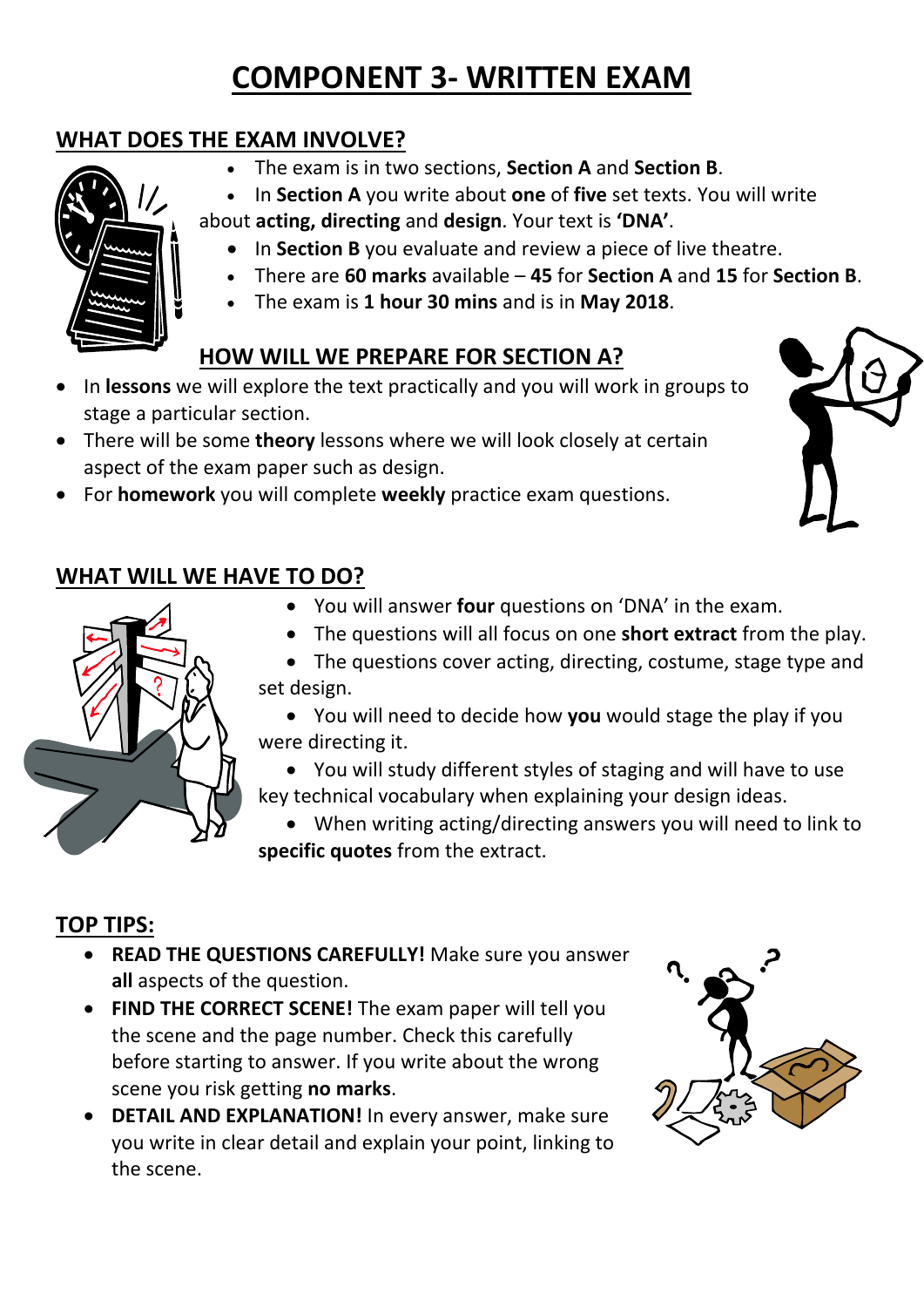#### **DNA Synopsis**

A group of teenagers do something bad, really bad, then panic and cover the whole thing up by making up a huge lie. But when they find that their cover-up unites them and brings harmony to their once fractious lives, where is the incentive to put things right?

## **Section 1**

- **Scene 1:** Mark and Jan discuss that someone is *'dead'* and this throws the audience into the middle of the action.
- **Scene 2:** Leah talks and Phil eats. Leah wants answers to know what Phil is thinking. She speaks out all her insecurities.
- **Scene 3:** John Tate asserts his leadership but is clearly stressed and tries to ban others using the word 'dead'. He tries to keep control over the group by using fear and threats. Richard threatens his leadership but this is suppressed. When Mark and Jan arrive they explain to the group their version of events leading up to Adam falling into the grille. They try to justify their vicious attack on him by saying he was laughing. Phil finally speaks and takes the position of leader and devises a plan to frame a nonexistent person.
- **Scene 4:** Leah speaks about bonobos being our nearest relatives. *'Chimps are evil. They murder each other…they kill and sometimes torture each other to find a better position within the social structure'* (p26). This could be seen as the author's voice coming through about how he feels about the nature of bullies.

## **Act 2**

- **Scene 1:** Mark and Jan. The audience learn that someone is *'not going'*…this is a reference to Brian not going to the police station.
- **Scene 2:** Leah is still trying to gain Phil's attention. This time she talks about the nature of happiness. She shows him a Tupperware container and says it is Jerry. She describes how she has killed him.
- **Scene 3:** The police have found a man that fits the description of the man that Phil concocted because Cathy used her 'initiative' to find a man that matched the description. The plan has gone wrong. Brian is refusing to go into the police station to identify the man who is being framed. Phil threatens him with being taken up to the grille if he doesn't go. Brian goes.
- **Scene 4:** Leah tries to get Phil's attention again. This time she has déjà vu.

## **Act 3**

- **Scene 1:** Jan and Mark reveal Cathy has *'found someone'* in the woods. It turns out to be Adam
- **Scene 2:** Leah arrives in the scene with a packed suitcase. She is trying to gain Phil's attention by threatening to leave and telling him not to try and stop her...he doesn't. She tells him about Adam's memorial and that she has seen Cathy on the TV. She tells him that everyone is happier 'funny thing is they're all actually behaving better as well….' (p47).
- **Scene 3:** Adam is alive and has been living in a hedge. He has survived by living off dead animals. He has clearly sustained a head injury. Phil instructs Jan, Mark and Lou to leave and not say anything. He shows Cathy how to kill Adam by tying a plastic bag around Brian's head (who is on medication and is clearly losing his mind). Leah begs him not to do this.
- **Scene 4:** Leah does not speak. Phil offers her a sweet and as he puts his arm round her to show affection, she spits out the sweet and leaves in disgust. Phil shouts after her.

## **Act 4**

- **Scene 1:** Jan and Mark reveal someone has *'gone'*. This turns out to be Leah.
- **Scene 2:** Richard tries to convince Phil to re-join the group. He tries to gain his attention in similar ways to Leah. Phil does not speak. He also does not eat. Leah's departure has clearly affected him. Richard tells him what has happened to the rest of the group.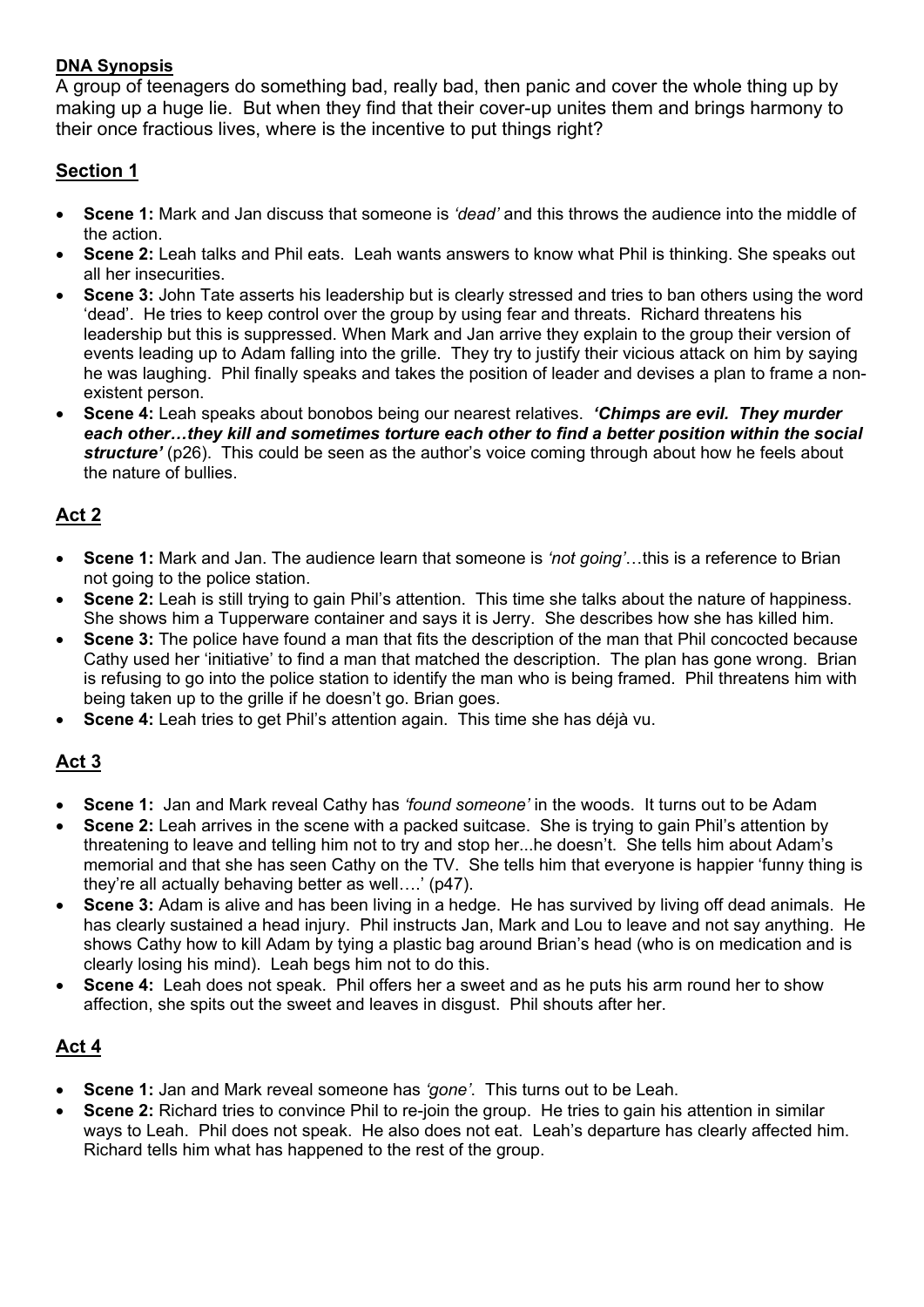## **Characters**

## **See also the set text notes to help you revise**

Below is a list of characteristics and character motivations we see in each character throughout the play. You need to remember these but also think about voice and movement examples to show these characters.

| <b>Mark</b>                                                                |                                                                                                                                                                        | Jan                                                           |                                                                                                            | Leah                                                                                    |                                                                                                                                                                               | Phil                                                          |                                                                                                     |
|----------------------------------------------------------------------------|------------------------------------------------------------------------------------------------------------------------------------------------------------------------|---------------------------------------------------------------|------------------------------------------------------------------------------------------------------------|-----------------------------------------------------------------------------------------|-------------------------------------------------------------------------------------------------------------------------------------------------------------------------------|---------------------------------------------------------------|-----------------------------------------------------------------------------------------------------|
| $\bullet$<br>$\bullet$                                                     | Speaks in short,<br>sharp sentences<br>Acts as the narrator<br>(fills in the gaps for                                                                                  | $\bullet$<br>$\bullet$                                        | Speaks in short,<br>sharp sentences<br>Acts as the narrator<br>(fills in the gaps for                      | $\bullet$<br>$\bullet$<br>$\bullet$                                                     | Insecure<br>Desperate for Phil's<br>attention<br>Troubled                                                                                                                     | $\bullet$<br>$\bullet$<br>$\bullet$                           | Quiet /silent<br>Poweful - Becomes<br>the leader<br>Others listen to him /                          |
| $\bullet$                                                                  | the audience)<br>Interrupts Jan<br>Teenager / friend                                                                                                                   | $\bullet$<br>$\bullet$                                        | the audience)<br><b>Interrupts Mark</b><br>Teenager / friend                                               | $\bullet$<br>$\bullet$                                                                  | Talkative<br>The only one to<br>challenge Phil                                                                                                                                | $\bullet$<br>$\bullet$                                        | are frightened of him<br>Sinister<br>Clever $-$ concocts the<br>whole plan<br>Eats a lot            |
|                                                                            | <b>John Tate</b>                                                                                                                                                       | Lou                                                           |                                                                                                            | <b>Brian</b>                                                                            |                                                                                                                                                                               | Cathy                                                         |                                                                                                     |
| $\bullet$<br>$\bullet$<br>$\bullet$<br>$\bullet$<br>$\bullet$<br>$\bullet$ | The initial leader<br>Aggressive<br>Frustrated<br>Loses control<br>Stressed<br>Guilty<br>Disappears after<br>section $1 -$ we only<br>hear what has<br>happened to him | $\bullet$                                                     | Follower<br>Quiet<br><b>Easily Manipulated</b>                                                             | $\bullet$<br>$\bullet$<br>$\bullet$<br>$\bullet$                                        | Vulnerable<br>Loses his mind -<br>goes mad (guilt?)<br>The weakest link<br>The only character to<br>$cry - gives a visible$<br>response to the<br>death                       | $\bullet$<br>$\bullet$<br>$\bullet$<br>$\bullet$<br>$\bullet$ | Cruel<br>Disturbed<br>A Bully<br>Excited by the drama<br>Enjoys conflict and<br>capable of violence |
|                                                                            | <b>Richard</b>                                                                                                                                                         | Danny                                                         |                                                                                                            | Adam                                                                                    |                                                                                                                                                                               |                                                               |                                                                                                     |
| $\bullet$<br>$\bullet$<br>$\bullet$                                        | More sensible /<br>seems to be<br>responsible<br>Could be a leader but<br>doesn't step up<br>Takes Leah's position<br>at the end talking to<br>gain Phil's attention   | $\bullet$<br>$\bullet$<br>$\bullet$<br>$\bullet$<br>$\bullet$ | One track mind<br>Worried about his<br>future<br>Wants to be a<br>dentist<br>Geek / intelligent<br>Panicky | $\bullet$<br>$\bullet$<br>$\bullet$<br>$\bullet$<br>$\bullet$<br>$\bullet$<br>$\bullet$ | Appears in section 3<br>Dreadful appearance<br>- bloodied, torn and<br>dirty<br>Victim / weak<br>Desperate<br>Lonely<br><b>Bullied</b><br>Speech is confused<br>and staggered |                                                               |                                                                                                     |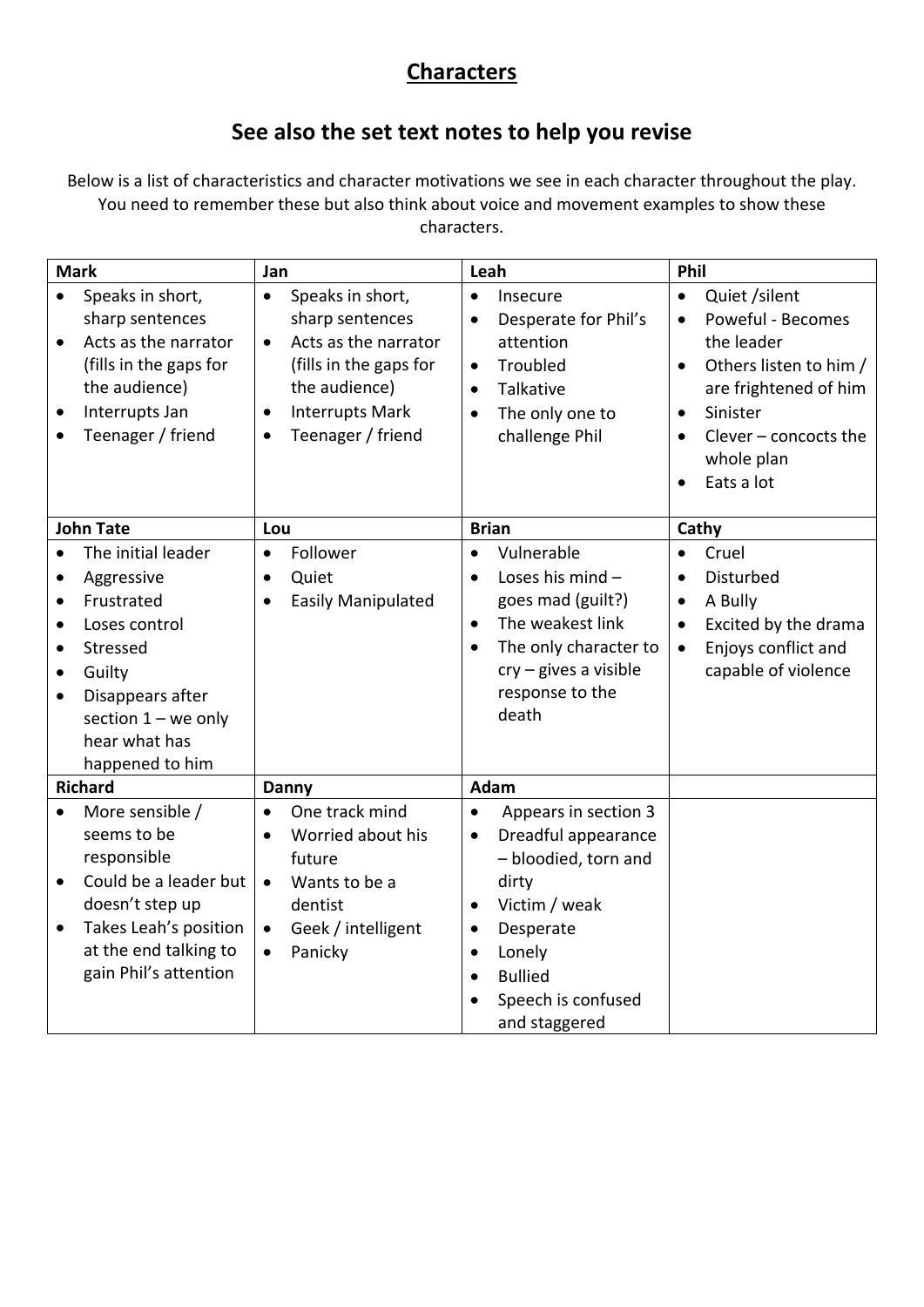## **Example Rehearsal Techniques**

| <b>Rehearsal</b><br><b>Technique</b> | Why a director might use them                                                                                                                                                                      |  |
|--------------------------------------|----------------------------------------------------------------------------------------------------------------------------------------------------------------------------------------------------|--|
| Hot seating                          | To answer questions in role to create a wider back story and gain a<br>deeper understanding of a character                                                                                         |  |
| Role on the Wall                     | To highlight key characteristics of a character. To create a character<br>profile to help the actor understand why a character feels a certain<br>way.                                             |  |
| Vocal Games /<br>exercises           | To vocally explore how to deliver certain lines. Looking at pace,<br>pitch, tone, volume and pause.                                                                                                |  |
| Improvisation                        | To encourage the actor to think on the spot within a specific<br>scenario to help them connect with how the character feels.                                                                       |  |
| Thought-tracking                     | To establish what a character is thinking behind what they say.                                                                                                                                    |  |
| Soundscape                           | To create the atmosphere or setting so the actor can consider how<br>the character feels in that setting.                                                                                          |  |
| Status games /<br>exercises          | To explore the differences between characters. To highlight the<br>character is a different class or position etc                                                                                  |  |
| Mime                                 | To encourage the actor to think about their physicality and their<br>non-verbal communication to the audience.                                                                                     |  |
| Mask Work                            | To allow actors to focus on their non-verbal communication and to<br>interact physically with other characters                                                                                     |  |
| Heightened<br>Physicality            | To enable the actor to explore how to tell the story / create a<br>certain atmosphere through movement, gesture and facial<br>expression.                                                          |  |
| <b>Conscience Alley</b>              | Words are spoken over the character as they walk down an alley<br>(corridor) to help an actor reflect in detail on the underlying issues<br>and dilemmas of a character at that particular moment. |  |
|                                      |                                                                                                                                                                                                    |  |
|                                      |                                                                                                                                                                                                    |  |
|                                      |                                                                                                                                                                                                    |  |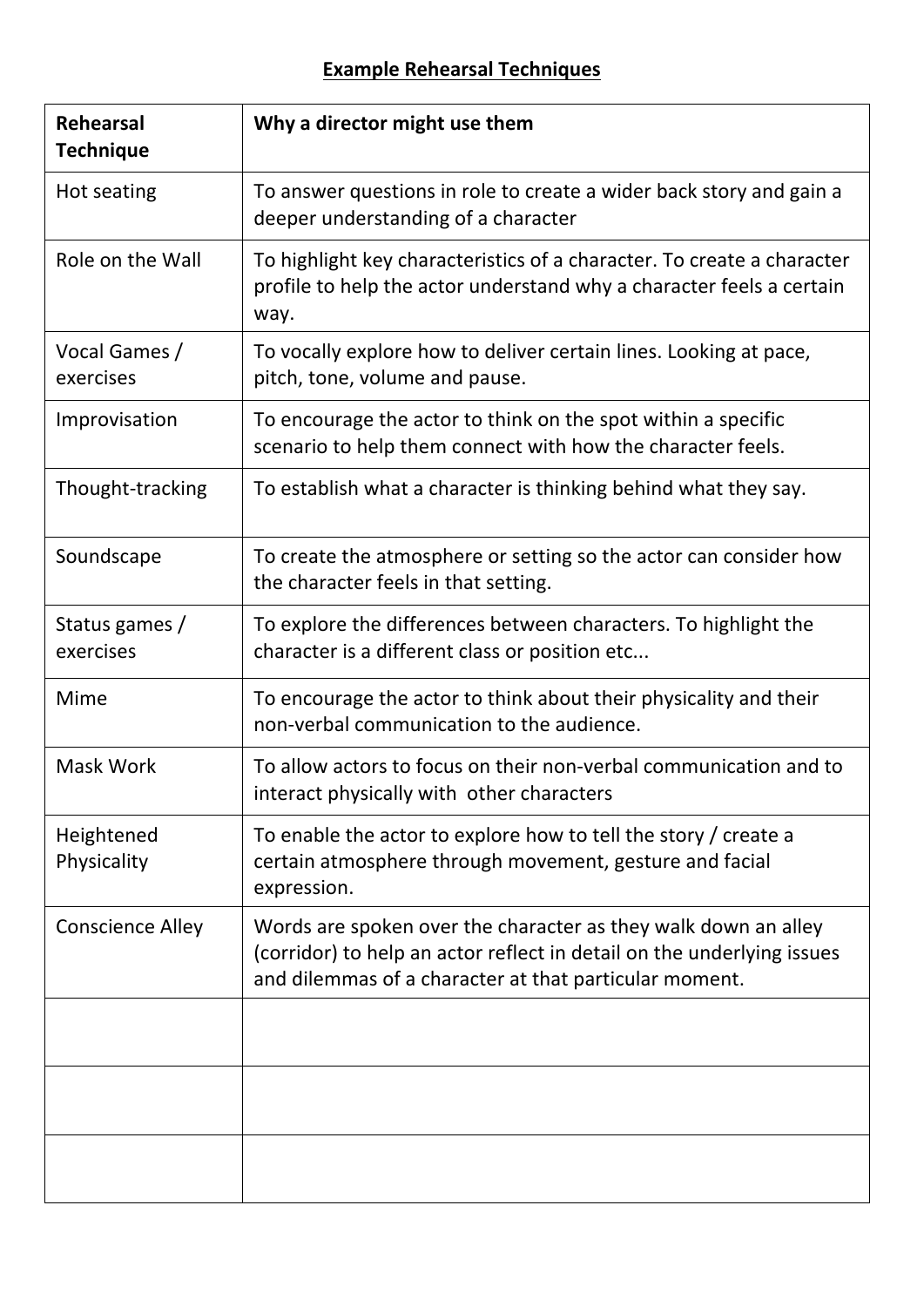## **EXAMPLE QUESTIONS**

## **2 and 4 Mark Questions- Acting and directing**

These questions ask about one character in one scene and will usually ask how a director can help an actor get into character.

## **Qu. Ai) Name two rehearsal techniques that a director can use to prepare an actor for the role of Mark in this scene. [2]**

## **Qu Aii) Explain how these two techniques would help the actor prepare for this role in performance. [4]**

**ANSWER Ai:** In this scene, Mark is in a state of shock; he appears almost numb and is hiding his feelings. A director could use hot seating and role on the wall as rehearsal techniques to help the actor prepare for the role of Mark.

**ANSWER Aii:** Hot seating would allow the actor to answer questions in the role of Mark to help create a wider back story and gain a deeper understanding of the character so they can identify with why Mark feels shocked. A role of the wall would allow the actor to highlight key characteristics of Mark and help the actor to explore why Mark needs to hide his feelings.

**Alternative answer Aii:** *The director may use vocal games with the actor to explore Mark's characteristics listed above. Mark's dialogue consists mainly of the word 'Yeah'. Vocal games would help the actor to explore ways in which to deliver the same word in order to ensure variety.*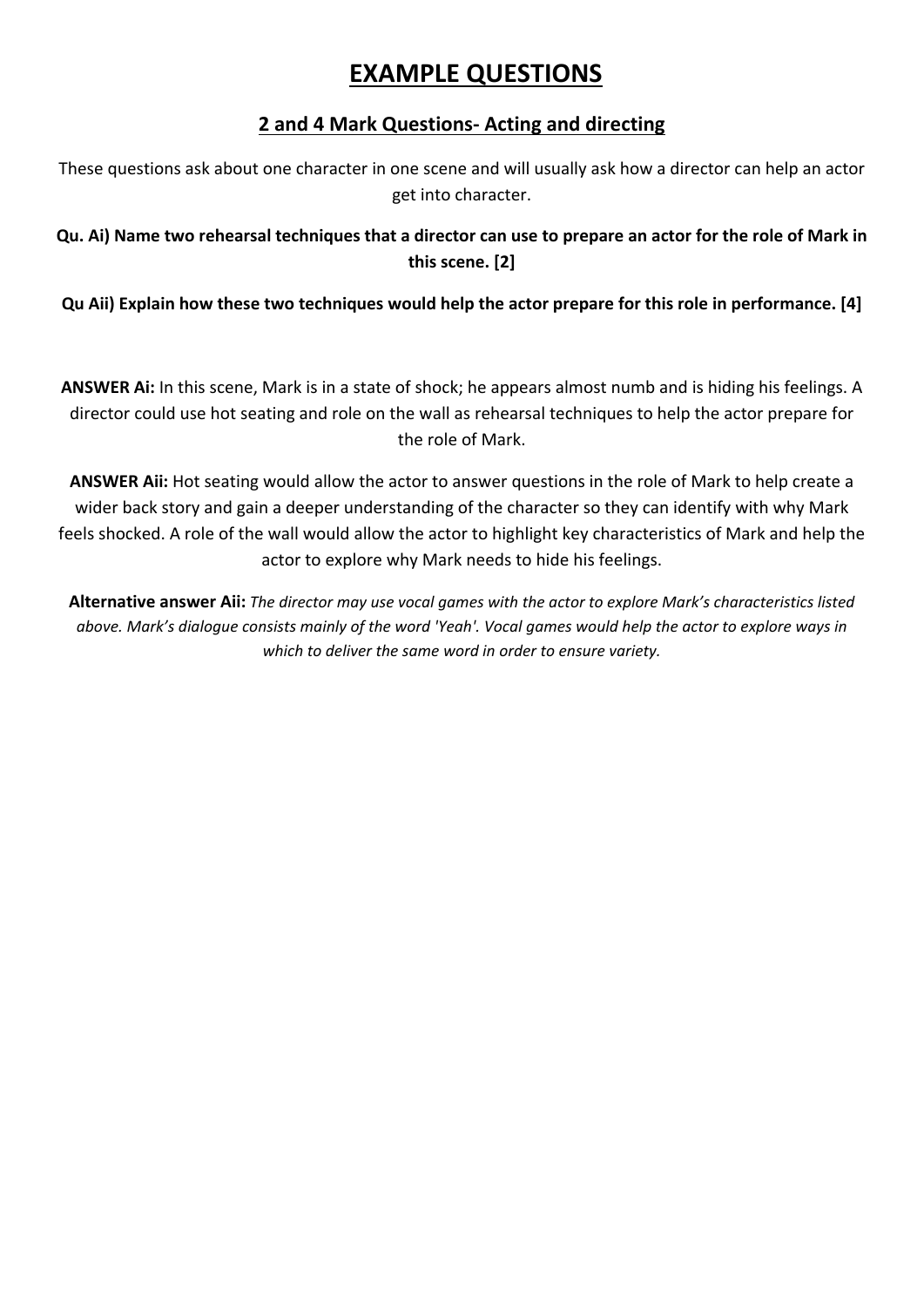

# **DNA- Context**

![](_page_6_Picture_2.jpeg)

## **Things that happened in 2007**

![](_page_6_Figure_4.jpeg)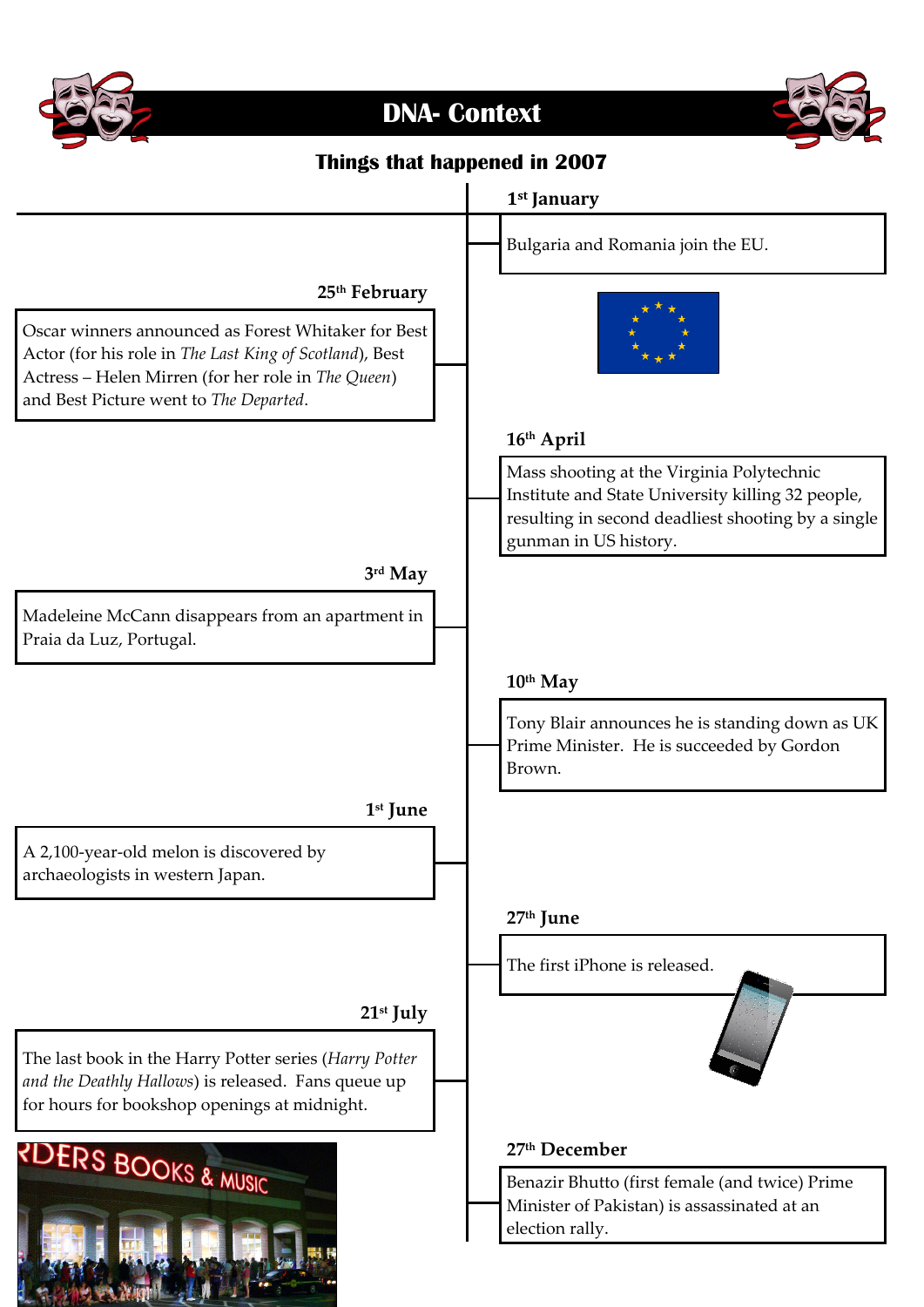![](_page_7_Picture_0.jpeg)

## **DNA- Context**

## **More notes on the events of 2007**

**January 2007** – In 2007, the EU only had 25 member countries. To join the EU, you needed to be voted in by the current member countries and fulfil a number of ridged criteria such as a stable justice system with no corruption, a stable financial market, and full respect for your population and protection for minority people. Being a member country means a stronger economy and access to the European Common Market. It also means freer movement between other EU countries with people getting access to university courses and jobs in other EU countries.

**February 2007** – This was a big year in terms of entertainment. Forest Whitaker won the Best Actor Oscar for his role in The Last King of Scotland, Dame Helen Mirren won Best Actress for her portrayal of the title role in The Queen and the coveted Best Picture award went to *The Departed*. (As an extra piece of information the Best Director Oscar was won by Martin Scorsese for *The Departed*.)

**April 2007** – The Virginia Polytechnic shooting happened on 16th April 2007. A Senior student, Seung-Hui Cho (who suffered from severe anxiety and other mental health problems) shot and killed 32 teachers and students at the university at two different places on the campus. This sparked a tightening of gun law in federal government, meaning that guns could not be purchased by criminals or those declared mentally ill. It has been the most significant tightening of gun control laws in the USA in recent history.

**May 2007** – On 3rd May 2007 on the penultimate day of their holiday in Praia da Luz in Portugal, Madeleine McCann, aged three, went missing from her hotel room while her mother and father, Gerry and Kate McCann had an evening meal with friends in a restaurant 50 yards away from the rooms. Little is known of what happened to Madeleine and numerous conspiracy theories have been suggested. To the present day, there is no clear evidence and the investigation is still ongoing.

May 2007 – On 10<sup>th</sup> May, Tony Blair announced his resignation from the job as Prime Minister. He had served as Prime Minister (and the leader of the Labour Party) since winning the General Election in 1997. He was succeeded by his Deputy Prime Minister (and Chancellor of the Exchequer) Gordon Brown.

**June 2007** – A 2,100-year-old melon was discovered in a city called Moriyama (which is about 200 miles south-west of Tokyo). The discovery was significant as it was perfectly preserved with the flesh and inside still intact. Archaeologists believe that when it was buried, it was sealed in a vacuum-like state underground.

**June 2007** – The first Apple iPhone is released on sale in the USA. The rest of the world had to wait until November. It was the first touchscreen phone with Internet capabilities and was the brainchild of Steve Jobs, one of the founders of Apple. Since then, the iPhone has become the most popular brand of mobile phone in the world.

**July 2007** – The final Harry Potter book, *Harry Potter and the Deathly Hallows*, is released on general sale and becomes the fastest selling book of all time. It is reported that Bloomsbury (its UK publishers) spent £10 million pounds keeping the book from being leaked early. It concludes the story of Harry Potter and his time at Hogwarts which was started in *Harry Potter and the Philosopher's Stone*, published in 1997. It also went on to be an eight-part film series which concluded in 2010.

**December 2007** – Benazir Bhutto was serving as Pakistan's first female prime minister when she was assassinated at a big election rally. She was trying to sculpt a modern Pakistan and was highly outspoken against her rivals. It is thought that she was shot by a man under the pay of her chief rival, **[Pervez Musharraf.](https://en.wikipedia.org/wiki/Pervez_Musharraf)**

![](_page_7_Picture_12.jpeg)

![](_page_7_Picture_13.jpeg)

![](_page_7_Picture_14.jpeg)

![](_page_7_Picture_15.jpeg)

![](_page_7_Picture_16.jpeg)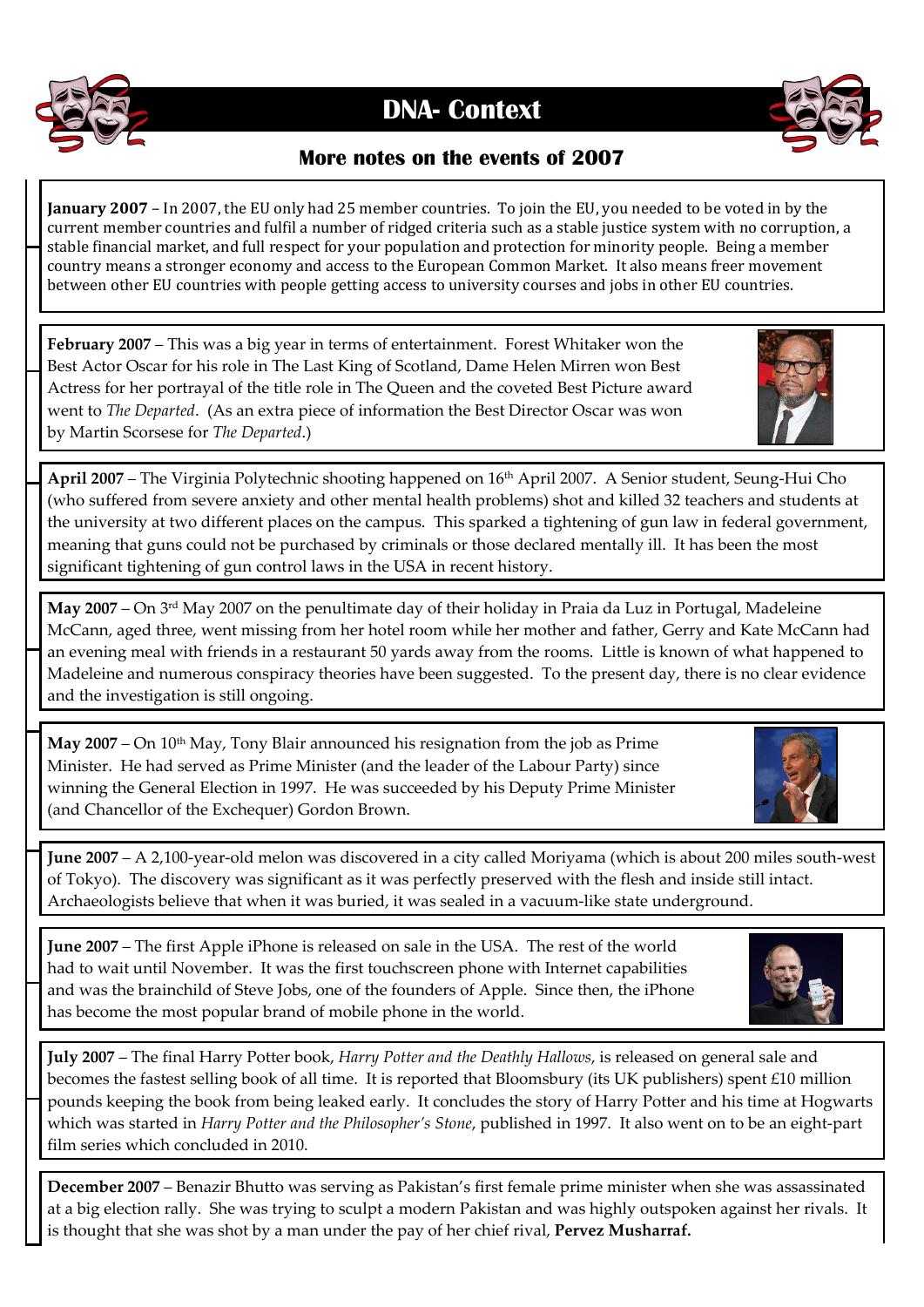# **DNA- Context tasks**

1. How was life different for teenagers in 2007 to today?

2. How might the key events of 2007 have impacted on the lives of the characters in DNA?

3. How could you show that the play is set in 2007 in a production? Think about costumes, set, props etc.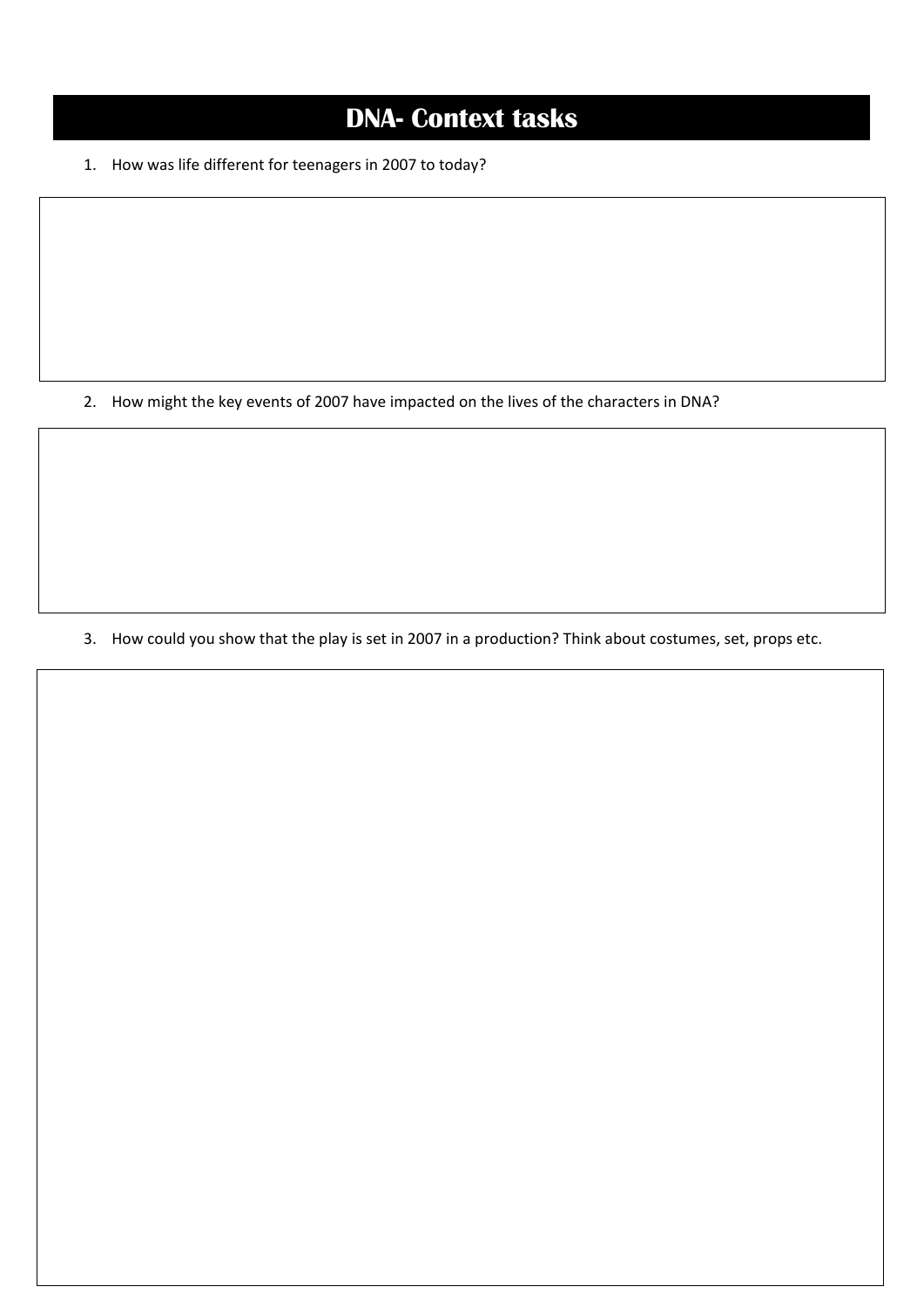# **Staging Types**

In the exam, you might be asked to choose a staging type for 'DNA', you might be asked to draw it, or you might be given one to design a set for. LEARN the diagrams and understand how each type affects the audience.

There are pros and cons to all the staging types and you need to make sure that you can justify your choice in your long design answer.

![](_page_9_Figure_3.jpeg)

### **Reasons for choosing different stage types:**

**Proscenium arch** stages are good for giving everyone in the audience the same view. For 'DNA' you could use a minimalist design because there are several different locations and quick scene changes that could be difficult to manage on a **proscenium arch** stage. You can project settings on the back wall. You could also use a naturalistic approach.

**Thrust** stages have the audience on three sides which means you can't use large items of scenery as they'd block the audience's view. This works well with a minimalistic production style and you would just use small items of set and realistic props. You can project settings onto the back wall.

**In the round** means that your audience are all around the stage making any large pieces of scenery impossible. There is no back wall to project onto so you really have to work in a minimalist style with only props, lighting and sound suggesting the locations. **In the round** performances can make the audience feel more involved in the story.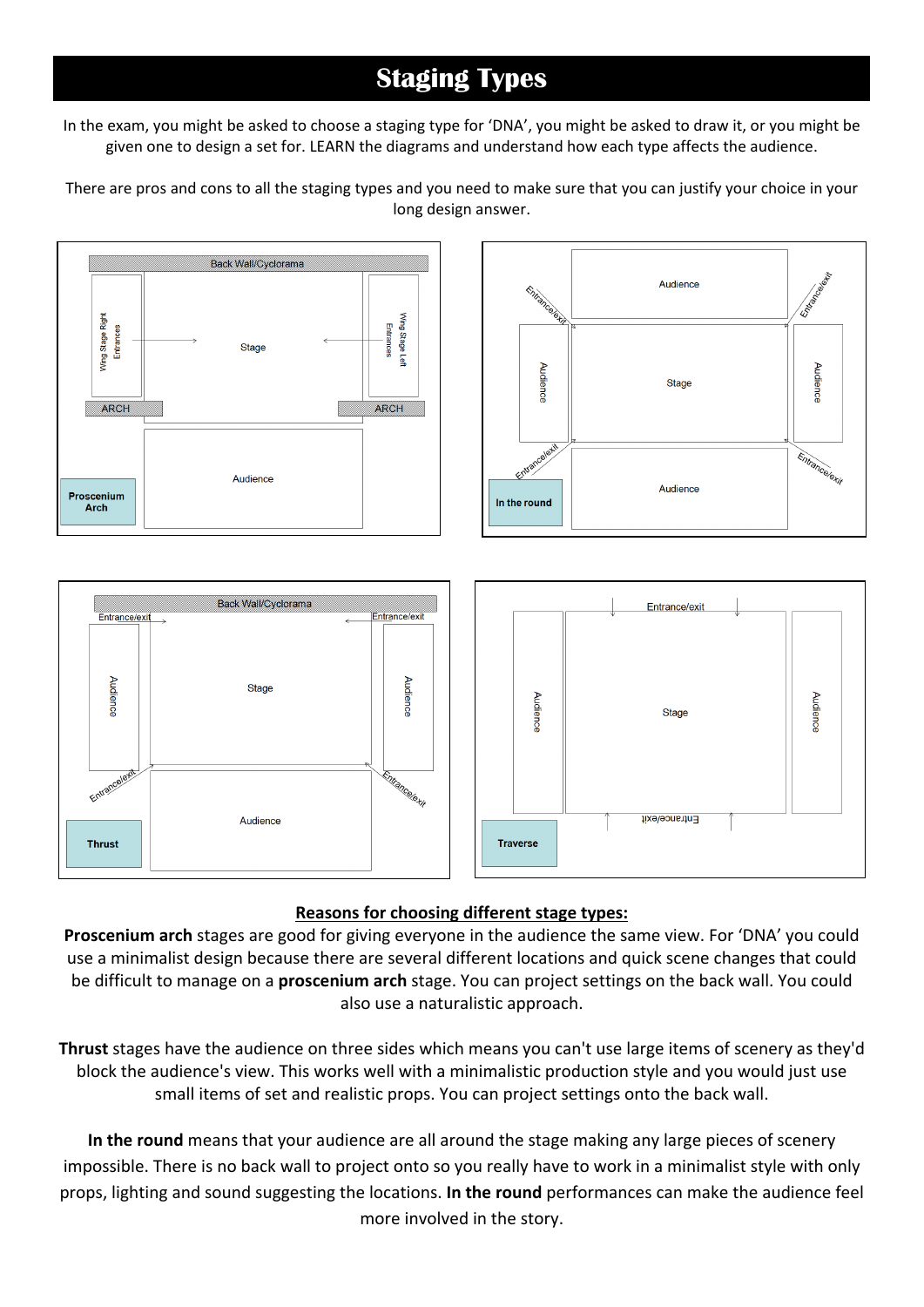# **Staging Types- Tasks**

1. What is your preferred staging type? Why?

2. Draw your preferred staging type and label the entrances/exits, audience and stage. Make sure you state the name of the stage.

3. Choose a key scene from the play and **explain** how you would stage this on your chosen staging type.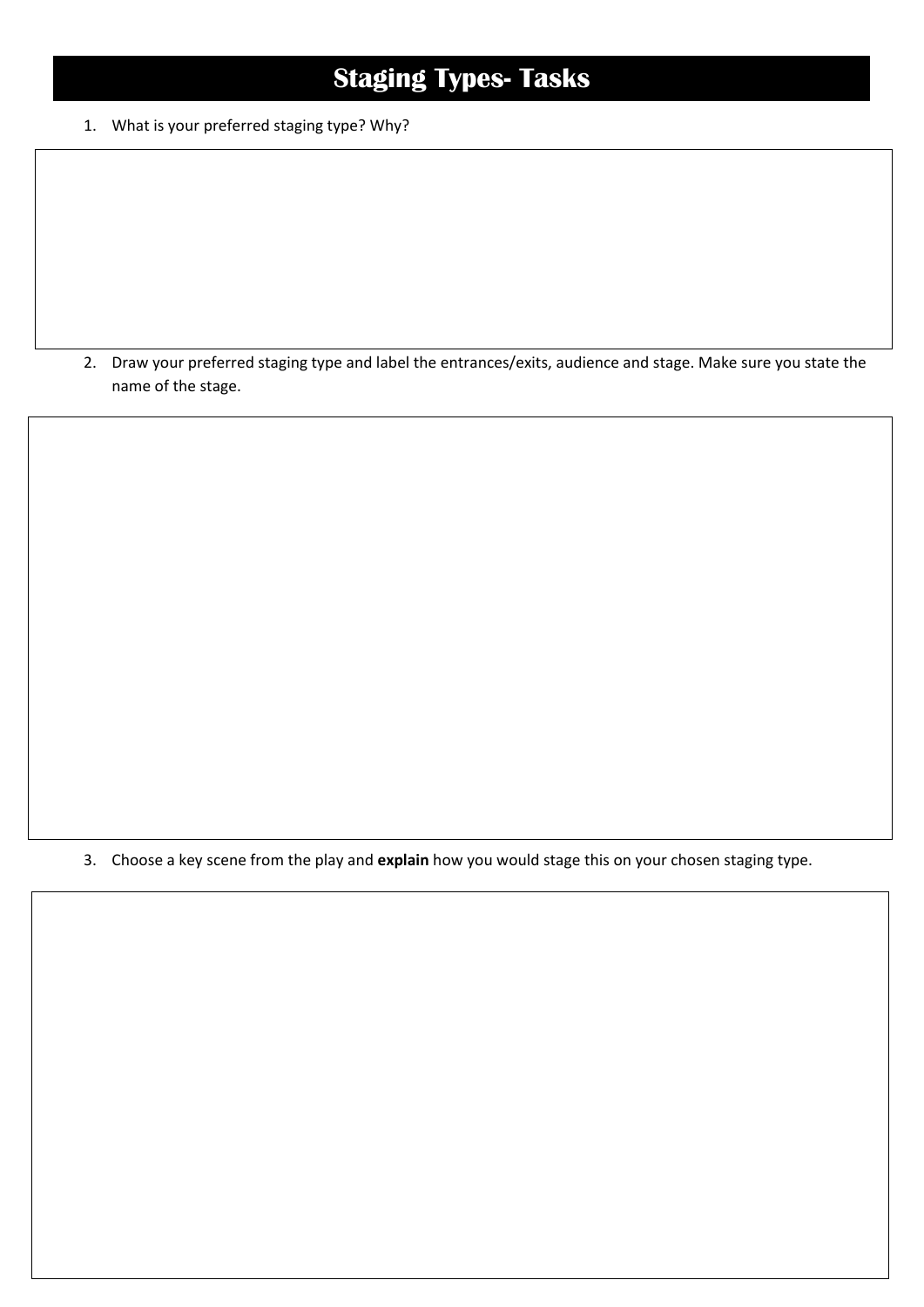## **DNA- Design**

The original performance used a **minimalist production style**. This means that they didn't use a lot of set and props- just enough to indicate location and atmosphere, without cluttering the stage. This means that the audience focuses on the actors, their dialogue and more importantly, the **events and themes** of the play.

You could use a **naturalistic production style** with detailed set and props but this requires more design detail and will take longer to change between locations. This can make it easier for the audience to engage in the world of the play.

In the exam you may be asked what your chosen production style is for 'DNA'. I advise that you go for either **Minimalism** or **Naturalism**. Be prepared to justify your choice and to explain design ideas for scenes, using that style.

There are three different locations in the play – all of them outdoors; **the street**, **the field** and **the wood**. The scenes in the street are rather short. In these scenes the audience are made aware of what has been happening and are prepared for what will happen in the group scenes. Because they are short, the set must be minimal for a quick change of scenery before we move into the field and then into the wood.

#### **Design and label a set for each location: (Label the key items of set and any props, describe any projections**

![](_page_11_Picture_6.jpeg)

![](_page_11_Picture_7.jpeg)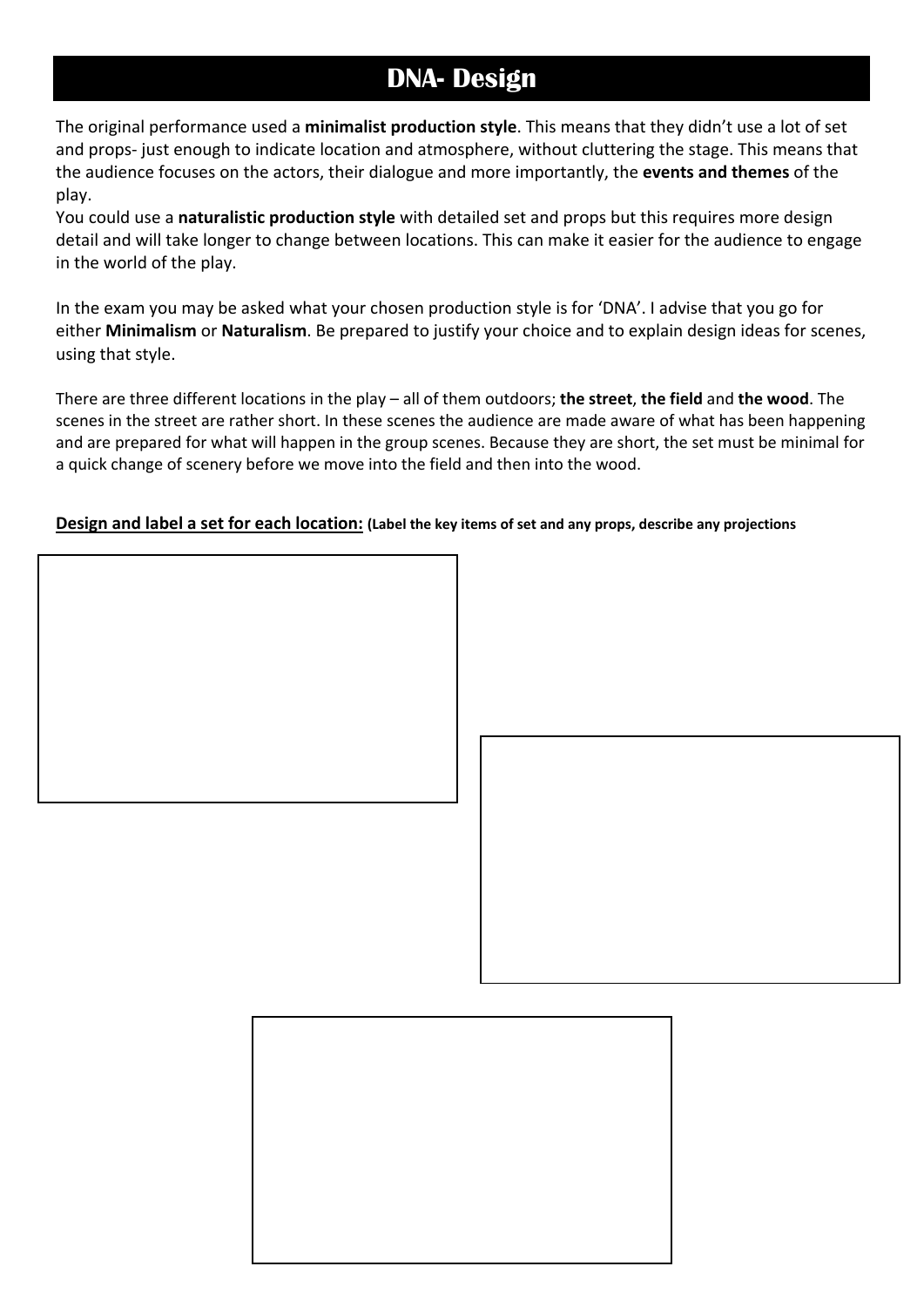### **Design notes to consider:**

- **What is the atmosphere of the scene?**
	- o Make sure that all your design ideas work towards creating this atmosphere.
- **What items of set?**
	- o Describe them in clear detail.
	- o Talk about colour and how that creates atmosphere.
- **What props are necessary?**
	- o Describe them in detail.
- **What lighting will you use?**
	- o What areas of the stage will you light?
	- o What colour lighting will you use?
	- o What intensity will it be? (How bright/dim)
	- o How will lighting add to the atmosphere?
- **What sound effects will you use?**
	- o Be specific- describe it as clearly as possible.
	- o How will sound add to the atmosphere of the scene?
- **Link your design specifically to the scene.**
	- o Use your script to give clear reasons why you have chosen the set/props/lighting/sound etc.
	- o Refer to stage directions or lines of dialogue which suggest location or atmosphere.

### **The different locations**

• The scenes in 'DNA' take place in a few different locations, some of which are only seen for one short scene. In the table below, for each location, decide what the atmosphere should be like and how you will use lighting/set/props/sound to create that atmosphere (think about whether the atmosphere develops/changes during the play).

| Location        | Atmosphere | Set/Props/Projection | <b>Lighting</b> | <b>Sound effects</b> |
|-----------------|------------|----------------------|-----------------|----------------------|
| A Street        |            |                      |                 |                      |
| Jan and         |            |                      |                 |                      |
| Mark's          |            |                      |                 |                      |
| Territory       |            |                      |                 |                      |
| (usually just a |            |                      |                 |                      |
| quick           |            |                      |                 |                      |
| duologue)       |            |                      |                 |                      |
| A Field         |            |                      |                 |                      |
| Leah and        |            |                      |                 |                      |
| Phil's (&       |            |                      |                 |                      |
| Richard)        |            |                      |                 |                      |
| territory       |            |                      |                 |                      |
| (Intense        |            |                      |                 |                      |
| monologues      |            |                      |                 |                      |
| happen here)    |            |                      |                 |                      |
| A Wood          |            |                      |                 |                      |
| The large       |            |                      |                 |                      |
| group scenes    |            |                      |                 |                      |
| happen here.    |            |                      |                 |                      |
| The dramatic    |            |                      |                 |                      |
| climax of       |            |                      |                 |                      |
| events.         |            |                      |                 |                      |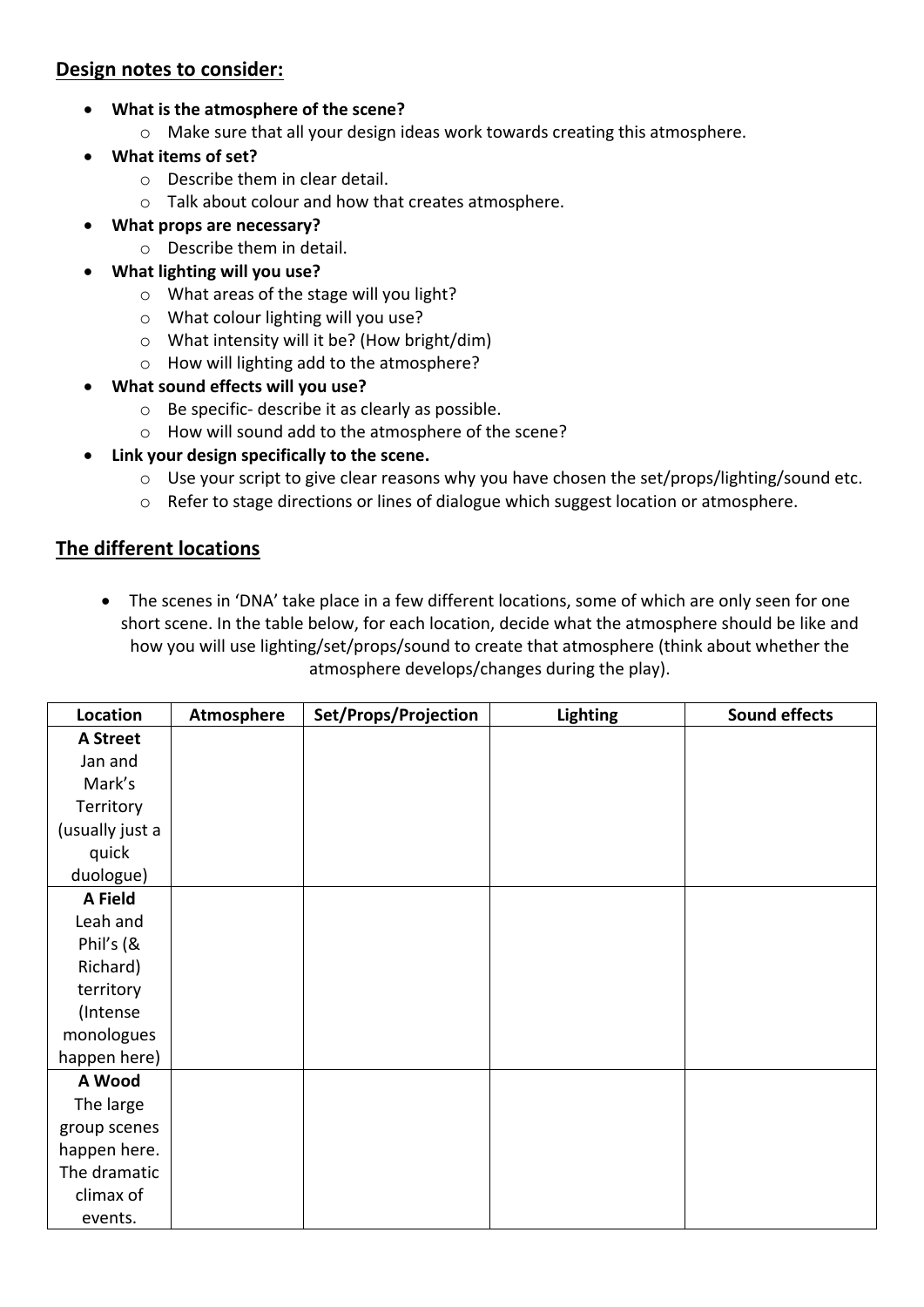# **THE STRUCTURE OF THE PLAY**

The play has been constructed with a cyclical narrative. The structure repeats itself and when we read the play we come to realise that there is a pattern to the sequence of the different scenes – and to the three different locations. For example, the first scene is always Mark and Jan in A Street, who introduce the problem of that particular section. Then it's Leah and Phil, before moving on to a greater scene with everyone where the problem is solved. This sequence is repeated throughout the play and below is an overview in order to see the exact structure of the play.

The play could also be described as **episodic**- the action is split into episodes that don't always seem to run on from each other in a logical order or clear timeframe.

- **1. How can the structure of the play affect a director? What will they need to think about?**
- **2. How can you help reflect the structure of the play in the design?**

| <b>Section 1 - The Problem</b> |                                        |                                                                                                 |                          | Section 2 - Framing the Postman |                          |                                                                                                 |                          |  |
|--------------------------------|----------------------------------------|-------------------------------------------------------------------------------------------------|--------------------------|---------------------------------|--------------------------|-------------------------------------------------------------------------------------------------|--------------------------|--|
| <b>Scenes</b>                  |                                        |                                                                                                 |                          | <b>Scenes</b>                   |                          |                                                                                                 |                          |  |
| 1<br>pp. 9-10<br>A Street      | $\overline{2}$<br>pp. 10-12<br>A Field | 3<br>pp. 12-26<br>A Wood                                                                        | 4<br>pp. 26-8<br>A Field | 5<br>pp. 29-30<br>A Street      | 6<br>pp. 30-2<br>A Field | 7<br>pp. 33-41<br>A Wood                                                                        | 8<br>pp. 41-3<br>A Field |  |
| Jan<br>Mark                    | Leah<br>Phil                           | Lou<br>John Tate<br>Danny<br>۰<br>Richard<br>Cathy<br>Brian<br>×<br>Mark<br>Jan<br>Leah<br>Phil | Leah<br>Phil             | Jan<br>Mark                     | Leah<br>Phil             | Phil<br>Leah<br>Lou<br>Danny<br>$\star$<br>Richard<br>Cathy<br>÷<br>Jan<br>Mark<br><b>Brian</b> | Leah<br>Phil             |  |

| Section 3 -<br>The climax; Adam lives and dies |                             |                                                                     |              |  |  |
|------------------------------------------------|-----------------------------|---------------------------------------------------------------------|--------------|--|--|
| <b>Scenes</b>                                  |                             |                                                                     |              |  |  |
| 9<br>pp. 44-6                                  | 10<br>pp. 46-8              | 11<br>pp. 48-60                                                     | 12<br>p. 61  |  |  |
| A Street                                       | A Field                     | A Wood                                                              | A Field      |  |  |
| Jan<br>Mark                                    | Phil<br>Leah<br>Jan<br>Mark | Cathy<br>Brian<br>Leah<br>Mark<br>Lou<br>Jan<br><b>ADAM</b><br>Phil | Leah<br>Phil |  |  |

| <b>Section 4</b><br>The resolution -Life goes on |                |  |  |  |
|--------------------------------------------------|----------------|--|--|--|
| <b>Scenes</b>                                    |                |  |  |  |
| 13<br>pp. 62-3                                   | 14<br>pp. 63-6 |  |  |  |
| A Street                                         | A Field        |  |  |  |
| Jan                                              | Richard        |  |  |  |
| Mark                                             | Phil           |  |  |  |
|                                                  |                |  |  |  |
|                                                  |                |  |  |  |

"Well I don't think modern plays tend to fall into such easy categories as they used to. Often plays have humour in them but are tragic at the same time. I think there is humour in *DNA* but if you call it a comedy that is the element that comes out more in our minds. It takes away from the more tragic elements and makes them feel slightly glib – after all, a child dies and that is not funny. Equally, if you called it a tragedy, the humour would suffer. I think the nice thing about theatre these days is that plays don't need to be categorized, they can just be…"

# Dennis Kelly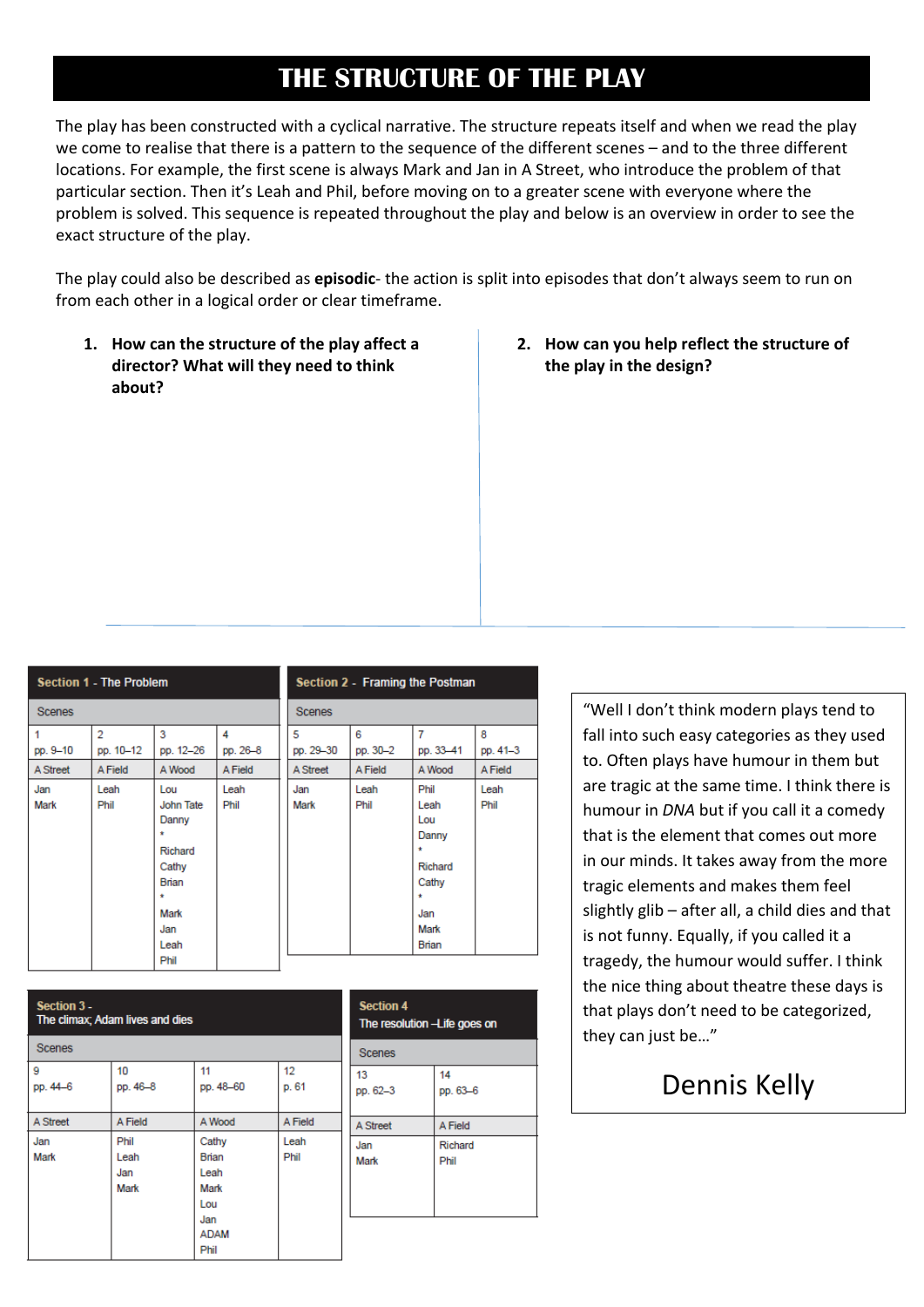## **DNA- THEMES**

The play contains a number of different themes. One of the obvious ones is **Bullying**  and the most obvious character who is bullied is Adam. He is desperate to be a member of the group and thus becomes an easy target for the bullies. His bullying is so severe that at the start of the play we believe that this has led to his death. Even when he returns alive at the end of the play he is not spared from further bullying. This eventually leads to his death for the 'second time'. It is worth considering who the main bullies are in the play and the different types of bullying e.g. verbal, mental and physical.

1. Choose a character and scene and explain **practically** how the theme of **bullying** can be shown to the audience. Consider movement, voice, gesture and character interaction.

Another theme is **Gangs**. The group of characters in the play can be described as a 'gang'. Adam is not the only one desperate to be a member of the 'gang'. We witness a few of the characters who, in their own way, want to be accepted as a member of the gang. They are willing to do things that they don't really want to in order to 'belong'.

2. How would you direct a key scene (of your choice) to make the theme of **gangs** clear to the audience? Consider proxemics, movement, gesture, voice and character interaction.

Linked with this theme of gangs is **Power**, because within the gang there are continuous power struggles. It's worth considering who has the power at different stages of the play. It's also interesting to remember that it is Cathy who ultimately takes on the role of gang leader at the end of the play.

3. Identify **two rehearsal techniques** that you could use to explore the theme of **power**. Explain how these techniques will be useful to the actors. (Give practical detail)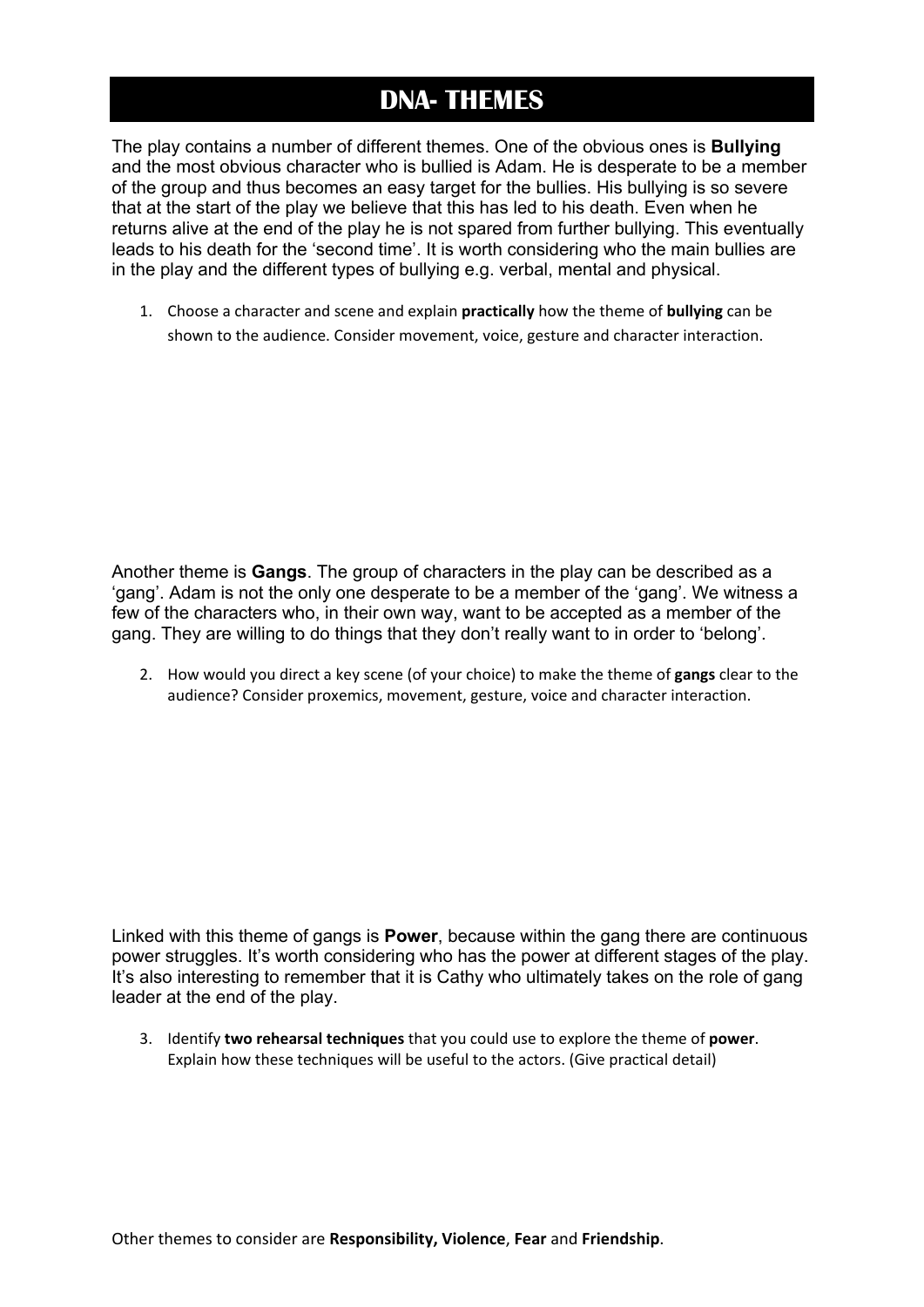# **Exam Practice Questions**

*These should be completed on lined paper or typed. The more practice questions you can do the better you will be prepared.* 

## **Section A**

**Questions (a) to (c) are based on the following extract:**

**Read from page 12 A wood, Lou, John Tate and Danny to Page 15 "I'm trying to keep things together".**

(a) (i) Name two rehearsal techniques that a director could use to prepare an actor for the role of DANNY in this extract. (2)

(ii) Explain how these two techniques help to prepare the actor for this role in performance. (4)

(b) (i) Briefly describe JOHN TATE's status in the group. (2)

(ii) Explain how any one line in the extract illustrate his status within the group. (3)

(iii) Suggest two ways in which the actor playing JOHN TATE might use his voice in this scene and explain how it could be used to show his status within the group. You should link these suggestions to at least two quotes. (4)

(c) Explain how you would use **costume** and **makeup** in this scene to identify the characters, their status and social group. (15) In your answer refer to:

- Colour
- Texture
- Meaning
- The original era of the play (2007)

(d) Explain how an actor could perform the role of CATHY in **a key scene of your choice**. (15)

In your answer refer to:

- Character Motivation
- Voice
- Movement
- How the part as a whole was originally performed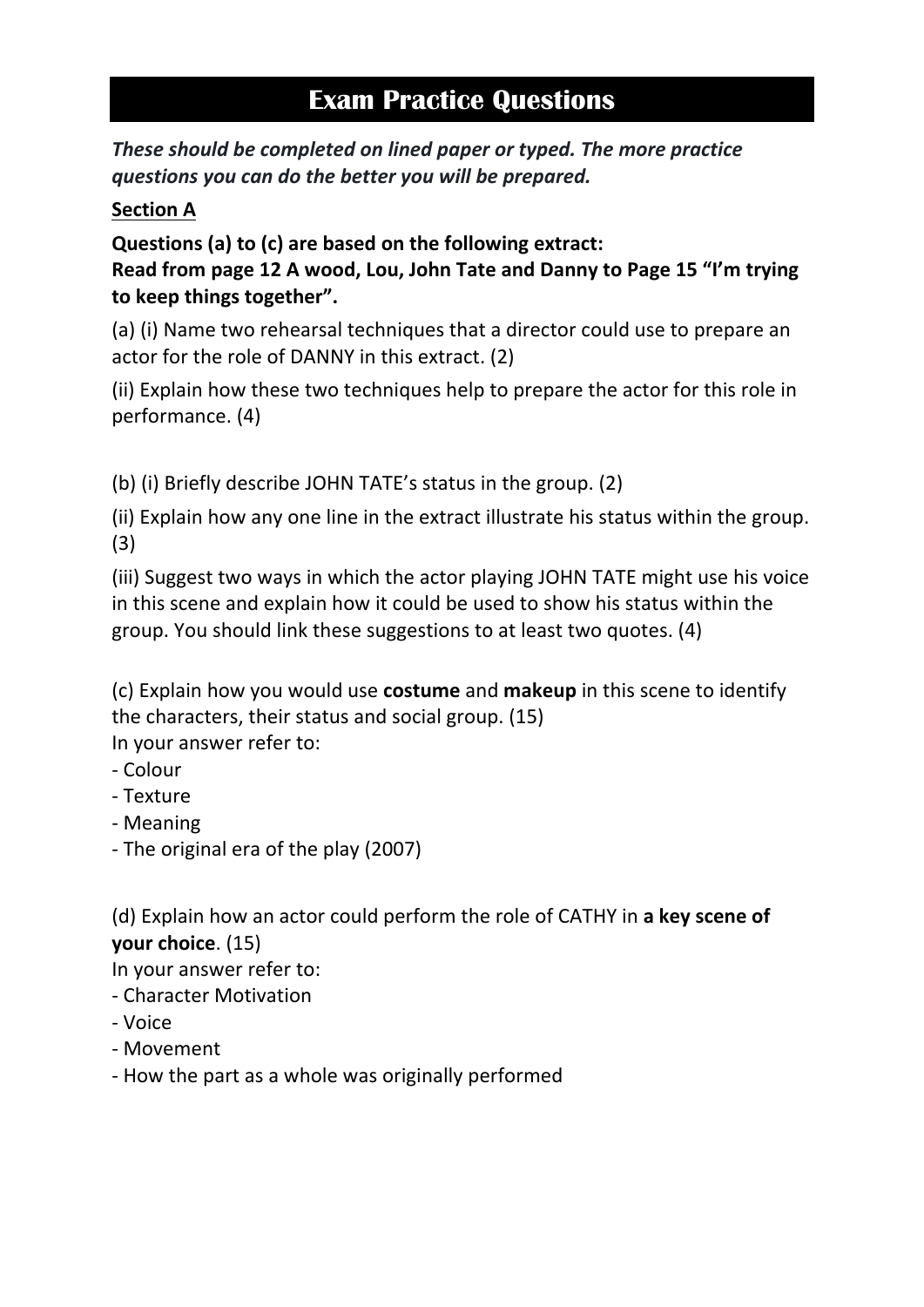## **Section B-**

## **Use your Things I know to be true Notes to help you answer these questions:**

## **In the exam you will be asked to Choose ONE question to answer**

## **Try both of them in revision so you feel prepared ....**

1. Analyse and evaluate how set and props are used in two key scenes to communicate meaning to the audience.

In your answer refer to:

- the style of the production
- how vocal skills are used to create character and communicate meaning
- your response to the performance as an audience member. [15]
- 2. Analyse and evaluate how two actors used voice, movement and interaction to show their characters in a key scene from the production. In your answer refer to:
	- the style of the production
	- how acting skills are used to create character and communicate meaning
	- your response to the performance as an audience member. [15]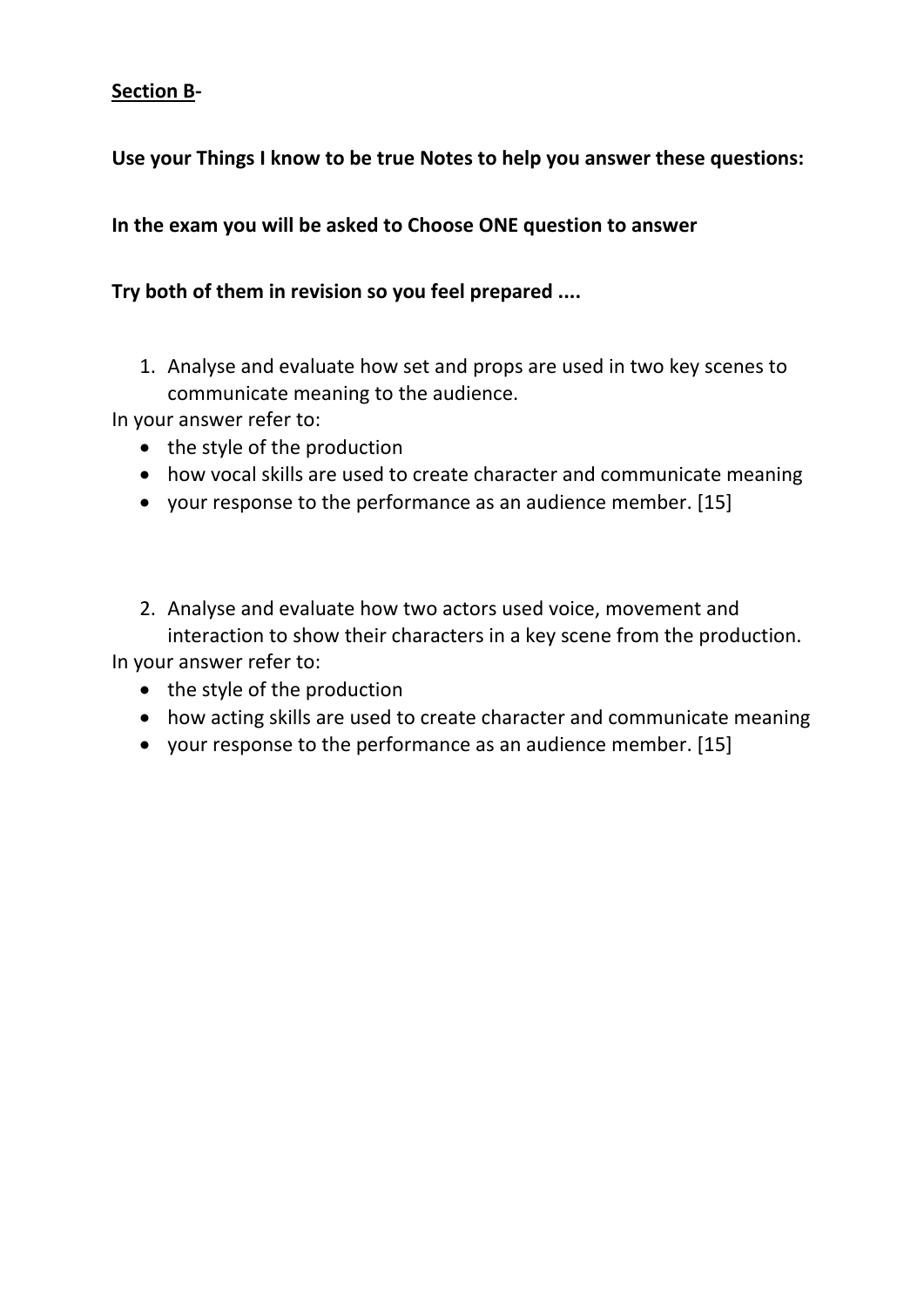## **Key Drama Vocabulary**

| Do you know these key words? Look them up and explain them in your own words |
|------------------------------------------------------------------------------|
| Proscenium Arch                                                              |
|                                                                              |
|                                                                              |
|                                                                              |
| Thrust                                                                       |
|                                                                              |
|                                                                              |
| In the Round                                                                 |
|                                                                              |
|                                                                              |
|                                                                              |
| <b>Traverse</b>                                                              |
|                                                                              |
|                                                                              |
| Gauze                                                                        |
|                                                                              |
|                                                                              |
|                                                                              |
| Gels                                                                         |
|                                                                              |
|                                                                              |
|                                                                              |
| Gobos                                                                        |
|                                                                              |
|                                                                              |
| Spotlights                                                                   |
|                                                                              |
|                                                                              |
|                                                                              |
| General wash (lighting)                                                      |
|                                                                              |
|                                                                              |
| Recorded layered voices                                                      |
|                                                                              |
|                                                                              |
|                                                                              |
| Atmospheric underscore                                                       |
|                                                                              |
|                                                                              |
|                                                                              |
| Ambient background noise                                                     |
|                                                                              |
|                                                                              |
| Naturalistic sound effects                                                   |
|                                                                              |
|                                                                              |
|                                                                              |